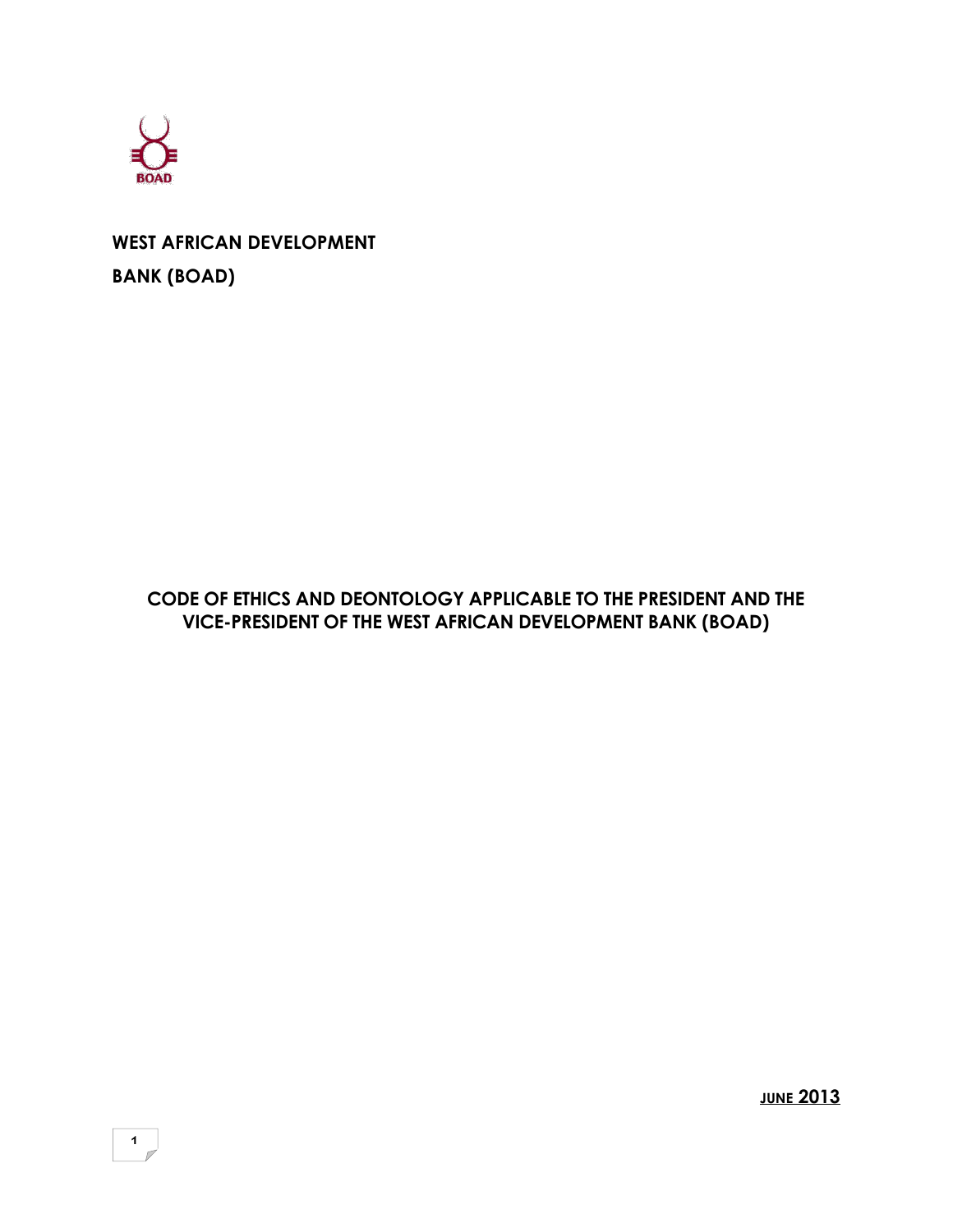#### **PREAMBLE**

The Conference of Heads of States and Government of the West African Economic and Monetary Union (WAEMU) has adopted on June 06, 2012, the Additional Act n° 02/2012/CCEG/UEMOA establishing the obligation of discretion by the Heads and the members of the WAEMU Institutions and agencies, with regard to political activities in the member States.

Under the terms of Article 3 of the Additional Act, each Institution and Agency of the Union should develop a Code of ethics and deontology, taking into account the requirements that it established concerning the obligation of reserve. Furthermore, the projects of this Code should be submitted to the Council of Ministers of the Union.

The West African Development Bank (BOAD), Institution which mission is to promote the balanced development of the member States of the West African Monetary Union (WAMU) and to realize the economic integration of West Africa, is part of the Institutions and Agencies referred to by the Additional Act, for which the Heads are concerned by the obligation of discretion.

Moreover, under the terms of Articles 22 of the Constitution of the BOAD and those following, the missions assigned to the President and Vice-President require a high level of Ethics. In fact, in the performance of their duties, they should ensure the strengthening of the integrity and the reputation of the BOAD. They should demonstrate a conduct that reflect such a responsibility and adopt in their official and private activities, a behavior consistent with their respective ranks.

This Code of ethics and deontology defines, for the President and the Vice-President, the guidelines, standards and conventions in terms of professional ethics and deontology.

# **Article 1: Scope of application**

This Code of ethics and deontology (here referred to as "the Code") applies to the President and the Vice-President of the BOAD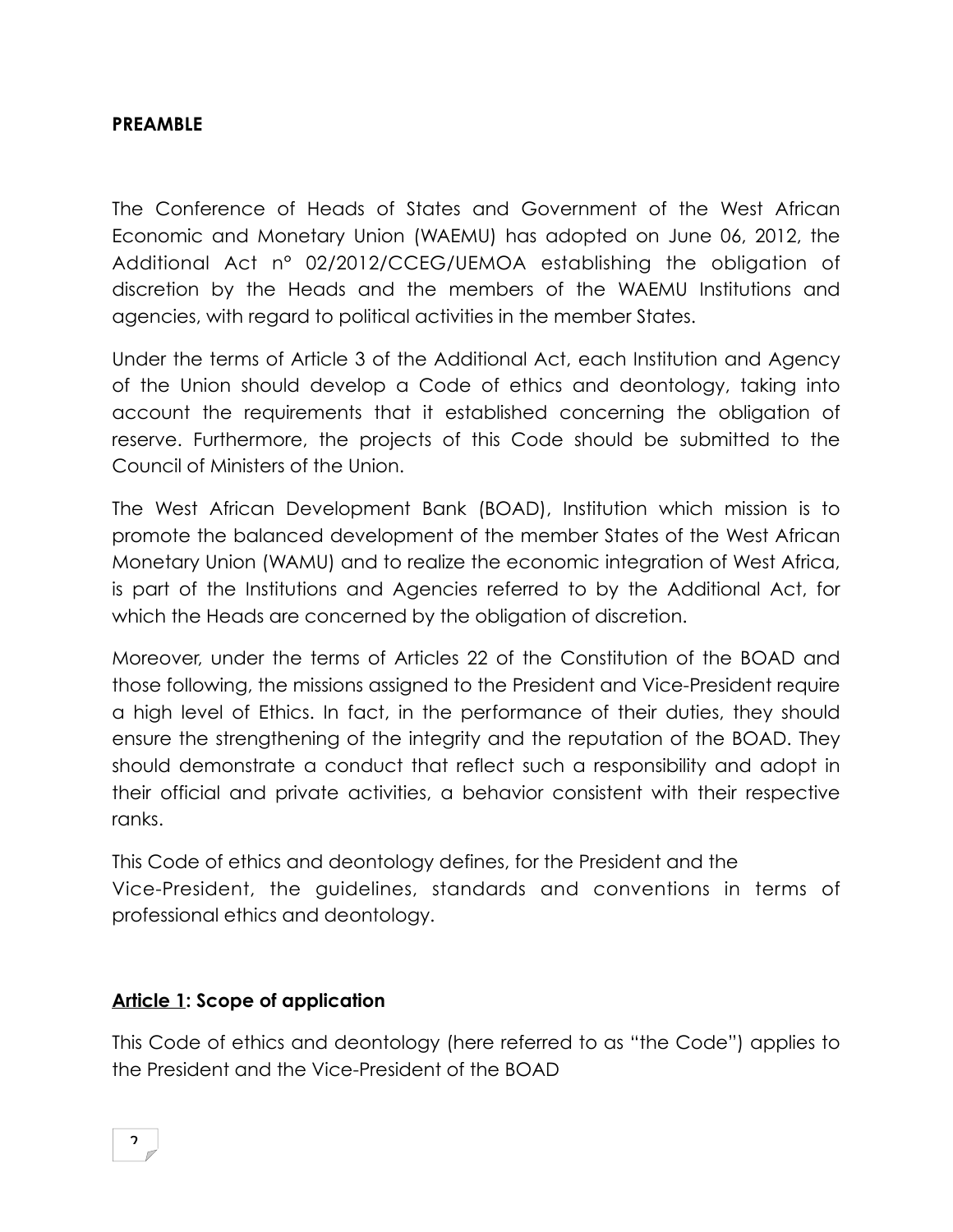# **Article 2: Realization of the missions of the BOAD**

The President and the Vice-President shall ensure, within the framework of the powers vested in them by the Constitution of the BOAD and the other texts which are applicable to them, the direction of the action of the Bank for the realization of its missions. They should fully invest in the performance of these missions by devoting their knowledge, their abilities and their experiences, while taking into consideration the values that underlie the action of the BOAD and the principles of governance in force.

#### **Article 3: Responsibility**

The President and the Vice-President shall ensure that their behavior contributes to strengthen the confidence of third parties towards the BOAD. They undertake to preserve the image and the reputation of the BOAD and to adopt, under any circumstances, an attitude respectful of the values enshrined in this Code. The President and the Vice-President should at any time, observe the reserve that their respective status is requesting. In particular, they avoid any act, any behavior or any public statement in order to discredit the BOAD or which is not in compatibility with the integrity, independence and impartiality that theirs functions require.

# **Article 4: Respect of the legality**

The President and the Vice-President act within the limits of the powers which are vested in them by the Constitution of the BOAD and the texts adopted for their application by the legislative bodies of the Bank.

In addition, they should ensure to observe, anywhere, both in the professional context, as well as private, the laws and regulations in force, by avoiding to commit any act or omission likely to contravene.

# **Article 5: Collegiality and cooperation**

The President and the Vice-President undertake to create and to maintain in their relationships, a spirit of mutual confidence, of collegiality and cooperation.

# **Article 6: Independence**

The President and the Vice-President are acting in the best interest of the WAEMU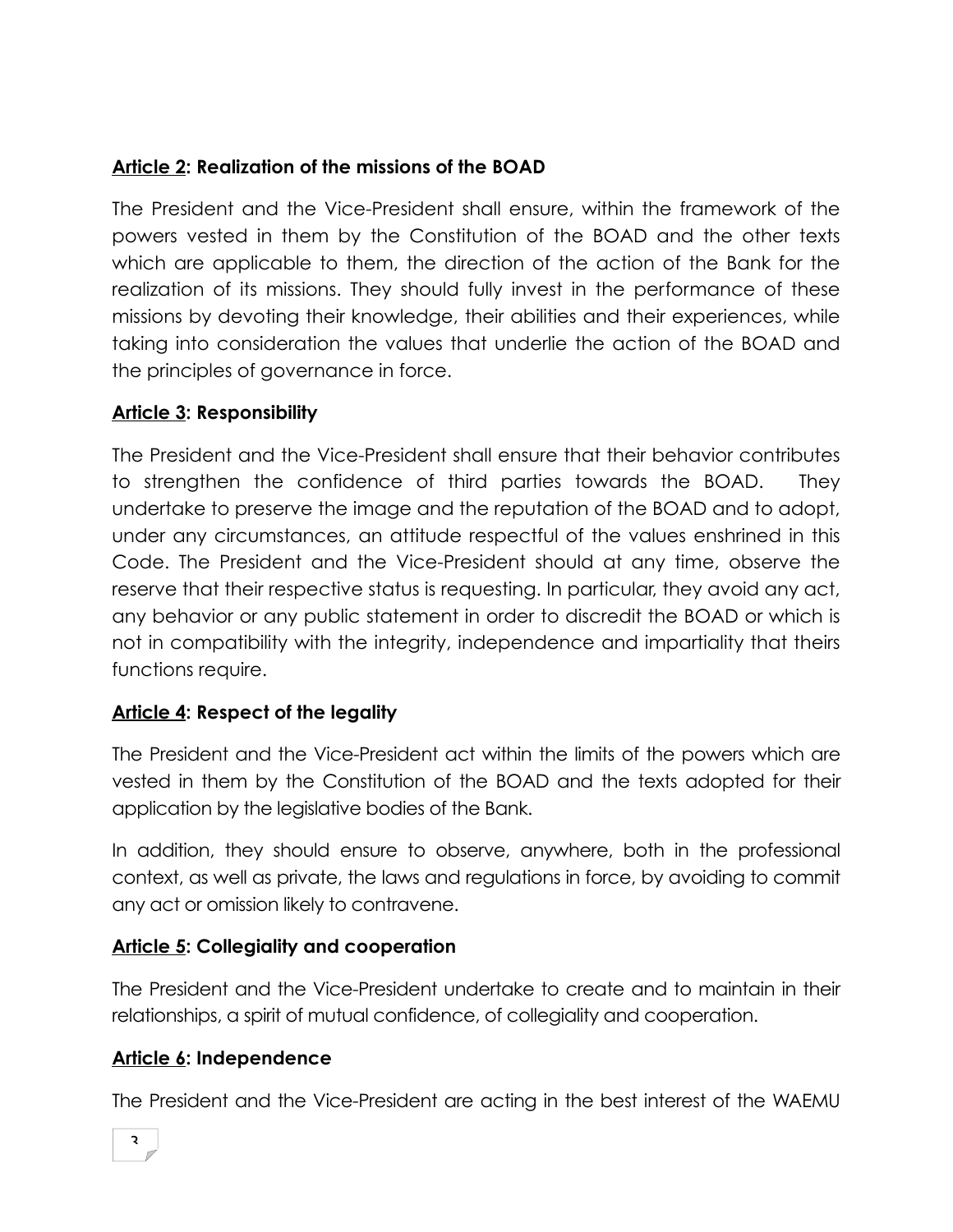and the BOAD. They should in any circumstance, support the requirement of the BOAD to act in compliance with the principle of independence.

In this regard, in exercising the powers conferred on them and in the performance of the missions entrusted to them by the Constitution of the BOAD, the President and the Vice-President can only be requested and receive guidance or instructions from the legislatives bodies of the Bank, excluding any authority, body or any person.

#### **Article 7: Donations and gifts**

The President and the Vice-President prevent themselves from requesting or receiving from a source other than the BOAD, any advantage, reward, remuneration or donation, which is related in one way or the other to the functions within the said Bank.

However, gifts received by the President and the Vice-President within the framework of the performance of their duties, according to the practices in professional relations, shall become as a matter of right the property of the Bank.

#### **Article 8: External Activities**

The President and the Vice-President shall ensure that their possible external activities with governmental international institutions, either remunerated or not, do not have a negative impact on the performance of their duties and do not impair the image of the BOAD. These activities should moreover be carried out in the strict respect of the principle of integrity and their independence as members of an agency of the WAEMU.

When during the performance of their duties, the President and the Vice-President participate in some works of scientific nature, namely, research, conferences, seminars, publications of articles or books, they are required to indicate that they expressing themselves on their personal basis and that their opinion does not reflect the position of the organization to which they belong to.

During public statements, the President and the Vice-President must take into consideration their status and their obligations within the BOAD and abstain from to use the resources and the means of the Bank during these external activities.

#### **Article 9: Neutrality of opinion**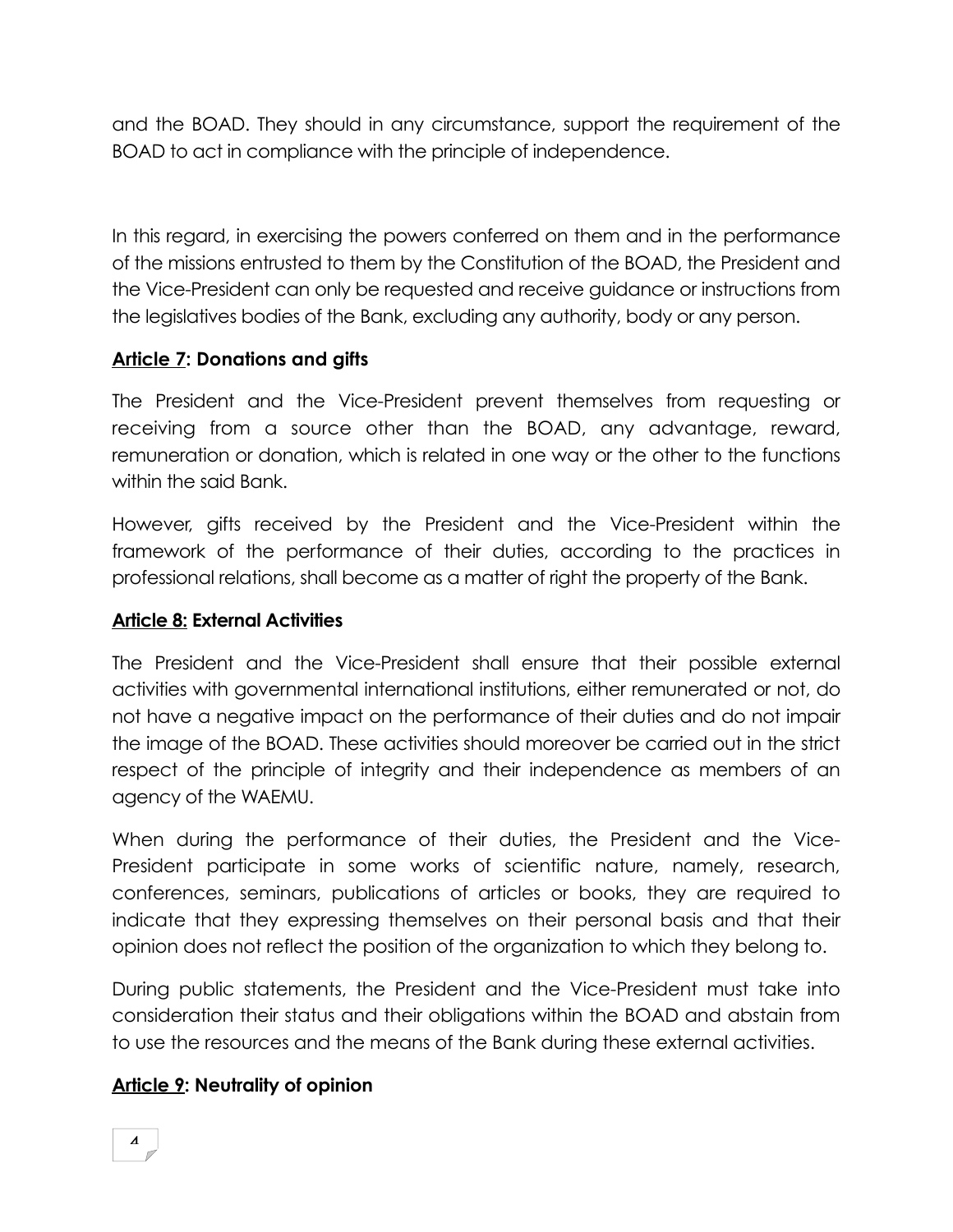In the performance of their duties, the President and the Vice-President of the BOAD make their decisions, independently to any partisan consideration.

# **Article 10: Political activities**

The President and the Vice-President cannot maintain, accept or occupy political positions in any member State of the WAEMU.

The President and the Vice-President shall not engage in any activity of political character during their tenure. Particularly, they should not create or contribute to the creation of a political party, participate in the meetings and rallies of political parties, undertake sponsoring actions or bring material or financial supports of political nature.

They shall abstain to use the human and financial resources, as well as the facilities or the equipment of the BOAD in favor of activities of political nature.

# **Article 11: Political opinion**

The President and the Vice-President shall not express in public their political opinions. They should avoid, at any time and in any circumstance, any act, particularly, any behavior or any public statement of political character. They should not use, nor put in place some networks or whatsoever mechanism, in order to express their political opinions, namely newspapers, magazines, blogs or web sites.

During the expression of their freedom of opinion, they shall abstain from addressing some issues of political terms. They shall abstain to mention medals or badges indicating their political opinions.

# **Article 12: Professional secrecy**

The President and the Vice-President are bound by the obligation of professional secrecy.

They must show restraint and the greatest discretion over all issues relating to the activities of the BOAD. They cannot communicate, namely during speeches and in their relationships with the media, nor use for their own interest, the confidential or sensitive information of which they are aware of because of their functions at the BOAD.

They shall take all the necessary measures to ensure that people having access to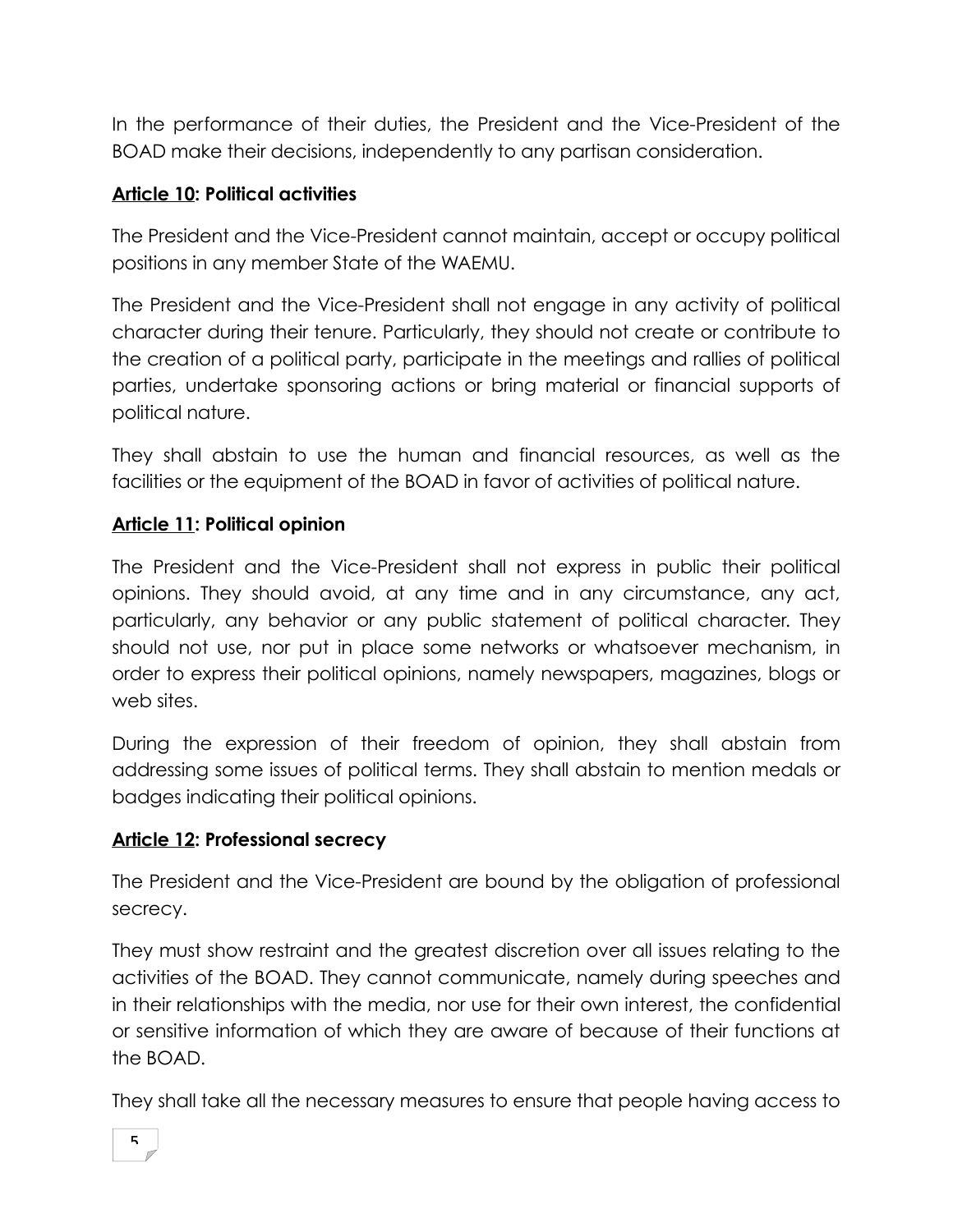the information they have, to be also bound by the professional secrecy to which they are themselves compelled to.

The President and the Vice-president remain bound by the obligations referred to in this article, even after the end of their duties.

# **Article 13: Conflict of interests**

Conflicts of interests arise from situations where private or personal interests of the President and the Vice-President of the BOAD can influence their impartiality and their objectivity.

Private or personal interest, means, a real or potential advantage for the member concerned, his family, his other parents or the circle of his friends and his acquaintances.

The President and the Vice-President should take all necessary measures to avoid any situation of conflict of interest, either real or potential.

They are compelled to resolve, in the interest of the BOAD, any situation of conflict of interests, either real or potential in which they could find themselves. Failing that, the members concerned abstain to express their opinions during deliberations on issues, matters of conflict of interests.

# **Article 14: Self-dealing abuse**

The self-dealing abuse consist in the use of a confidential or privileged information, to which the President and the Vice-President have of the BOAD have access on professional capacity, in order to make any profit, either directly or through a third party, before this information is made public.

The President and the Vice-President should in no way, make use of the confidential or privileged of which they have access, to carry out their private financial transactions, either directly or indirectly through a third party and that these transactions are conducted at the own risk and on their own account or at risks and on the account of a third party.

# **Article 15: Communication on interests, duties and mandates**

The President and the Vice-President shall communicate on their assumption of duties, a list of interests, duties and external mandates, either public or private that they have during their tenure. This list should be updated, if possible by the